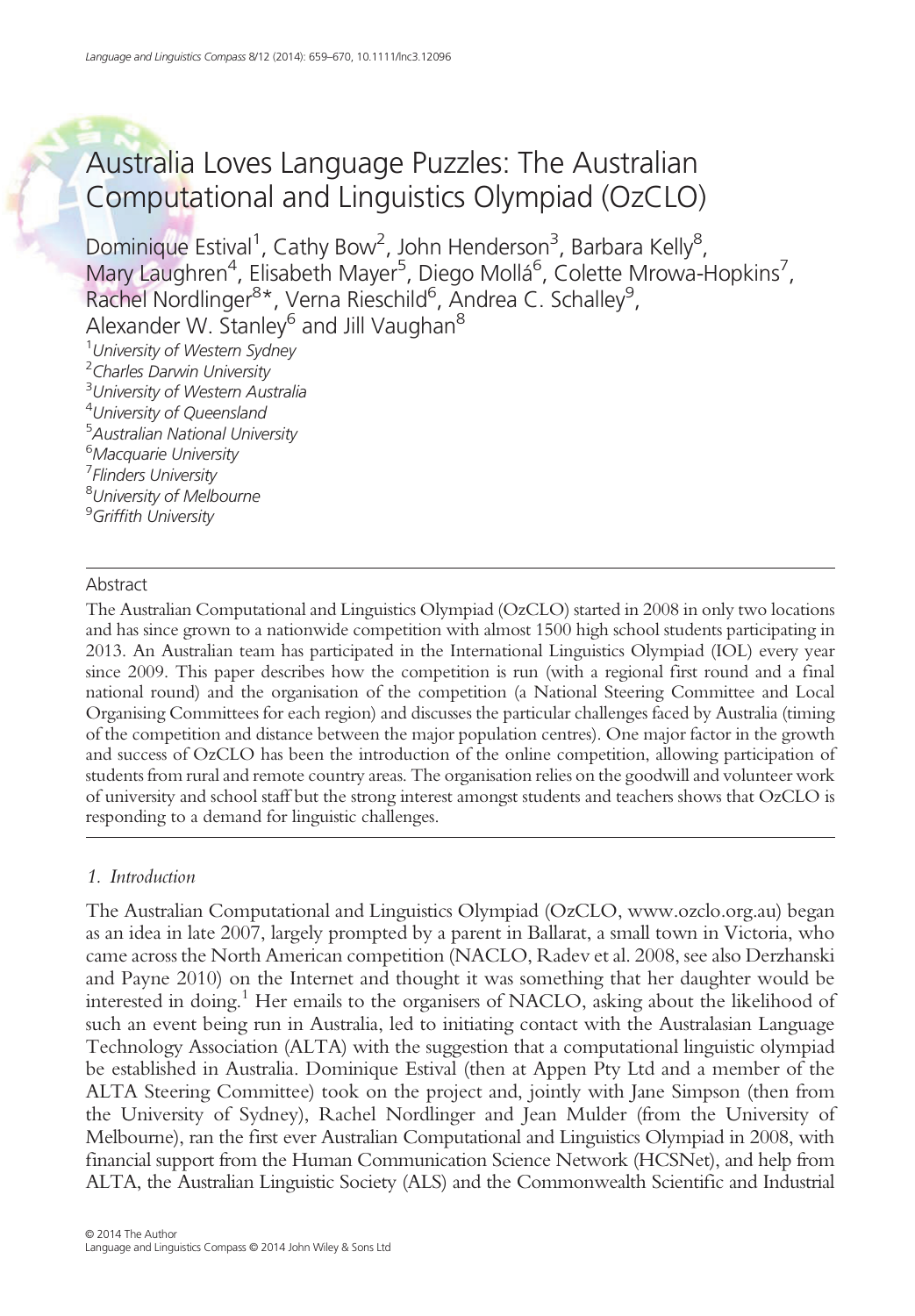Research Organisation (CSIRO). The first competition was held in two locations – the University of Melbourne (Victoria) and the University of Sydney (New South Wales) – with a total of 119 students participating from 22 schools. Given the success of this first competition, 2009 saw the addition of four new locations around Australia (Adelaide, South Australia; Brisbane, Queensland; Canberra, Australian Capital Territory; and Perth, Western Australia) and the participation of the national winning team at the International Linguistic Olympiad (IOL) in Wroclaw, Poland. Since then, OzCLO has run every year, with the recent addition of two regions (NSW-North in 2010 and Northern Territory in 2013) and the participation of an Australian team in IOL each year.

The OzCLO competition is available to high school students in years 9–12, who participate in teams of four. The competition has two rounds: the first round, in which teams compete against others in their state or region, followed by the national round for the top placed teams from each state or region. The first round is run in both off line and online formats. The structure of the competition is discussed in greater detail in Section 3, and the development of the online format is discussed further in Section 8.

# 2. Philosophy, Aims and Principles

The immediate aim of OzCLO (Simpson and Henderson 2010) is to introduce high school students to language puzzles from which they can learn about the richness, diversity and systematic nature of language, and develop their reasoning skills. The general value of this type of knowledge and skills in high school education has not been specifically articulated to potential participants or their teachers, schools or parents, as it has in the UK (UKLO 2011; Hudson and Sheldon 2013). However, informal feedback and the strong participation rate both indicate a widespread perception in the Australian school sector that this type of activity has educational value, albeit with different foci in different schools. For many of the schools that participate, OzCLO provides a means to meet their institutional responsibility to provide extracurricular activities that are intellectually stimulating and broadening for academically high-achieving students (under rubrics such as 'gifted and talented'). Some schools offer OzCLO to a wider range of students.

The broader aim of OzCLO is to promote awareness of, and interest in, linguistics and computational linguistics in high schools and in the wider community and, more specifically, to increase enrolments in these disciplines at university level. A further goal is that this will ultimately attract people to careers in these areas. Linguistics has traditionally had little recognition at high school level in Australia, even within language education, although more recently there is linguistics content at upper high school level in the English Language course in Victoria (offered at years 11 and 12; see Mulder 2007) and in the new national English curriculum [\(www.australiancurriculum.edu.au/English/Rationale\)](http://www.australiancurriculum.edu.au/English/Rationale). Despite the multiethnic diversity of the Australian population, with slightly more than one in four people born outside Australia, the 2011 census found that 81% of Australians aged 5 years and over spoke only English at home while only 2% did not speak English at all (Australian Bureau of Statistics 2012). Furthermore, the enrolments in courses in languages other than English in schools and universities have declined dramatically since the 1960s (Lo Bianco 2009). Pauwels (2007: 111) states that the numbers of high school students learning a foreign language dropped from 40% in the 1970s to 16% in the early 1980s. Lo Bianco (2009: 48) reports that a mere 10.3% of final year high school students across the nation were studying a second language in 2006. Given this predominantly monolingual context, the level of participation and interest in the OzCLO competition has been extremely positive.

Consistent with the key aim of promoting interest in languages and linguistics, OzCLO operates on the principle that participation should be fun and offer achievable, if challenging, tasks to a broad range of students with interests that span across science and humanities. The cross-cultural content arising from problem sets focussed on a wide range of the world's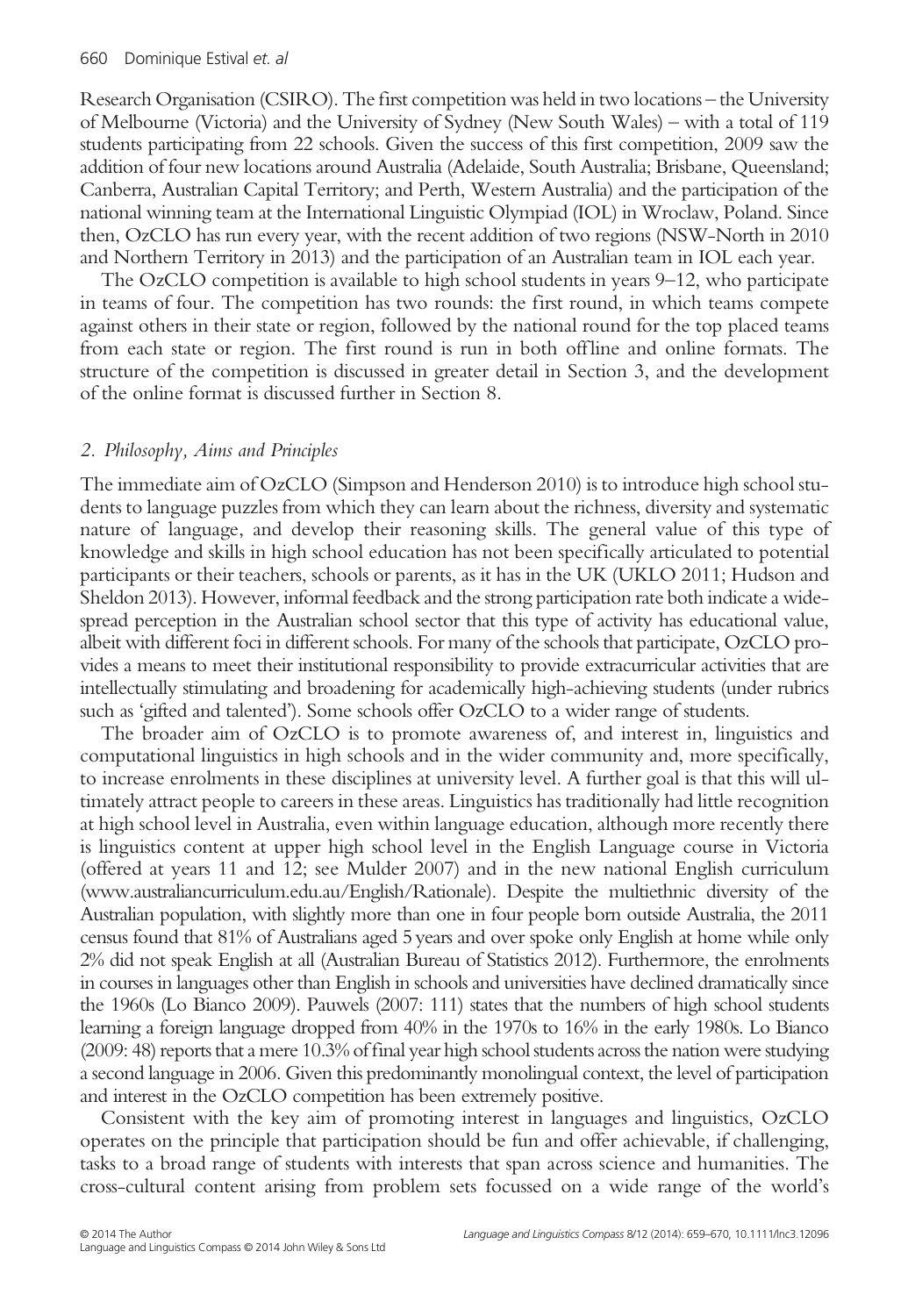languages (see Section 5), combined with the analytical skills required to solve the problems, means that the competition appeals to humanities and science students alike and serves to 'bridge the "techie/fuzzy" divide that characterizes increasingly specialized academic cultures' (Derhanski and Payne 2010: 214). An important feature of all OzCLO problems (and indeed, of Linguistics Olympiads internationally, see Derhanski and Payne 2010: 215) is that they can be solved deductively as stand-alone problems and do not depend upon any previous knowledge of linguistics or the languages involved. This ensures that the competition is accessible to all high school students, irrespective of their educational background. Nonetheless, some training is provided before the first round in order to initiate prospective students into the kinds of problems they can expect to solve in the competition and introduce a range of strategies to help solve them. The nature of this training is discussed in more detail in Section 6.

## 3. The Structure of the OzCLO Competition

The OzCLO competition consists of two rounds, a regional or state-wide first round and a national round. In both, school-based teams of up to four students attempt to solve five or six linguistic problems in two hours. The teams are divided into senior and junior sections, with the senior teams drawn from the last two years of high school (years 11 and 12), while the junior teams are drawn from the two preceding years (years 9 and 10). The same problem sets and competition conditions hold for both senior and junior teams. The top three teams (whether junior or senior) from each region are invited to go on to the national round, which is held under the same conditions. If the top junior team is not in the overall top three teams, then it is also invited to the national round (in this case, there are four teams representing the relevant region at the national round). The team which wins the national round is invited to represent Australia at the IOL, with OzCLO covering the IOL registration fees and accommodation costs and contributing to airfares (funds permitting). The second-placed team in the national round is given the opportunity to also attend the IOL on a self-funded basis.

For the first round, schools participate in either an off line or online format. The off line competition is held at the local participating university and requires students to come to the university campus to take part. Students participating online do so on their school grounds, supervised by a teacher. The sets of problems and the competition design are identical in both formats (except that students participating online enter their answers on a computer, whereas those participating on-campus (off line) write their answers in an answer booklet). Most regions offer both off line (on-campus) and online options; some regions offer online only. The development and running of the online competition is discussed in more detail in Section 8.

In both rounds of the competition, participation takes place in school-based teams, rather than involving individual competition.<sup>2</sup> This is partly to encourage students to learn to communicate their analytical ideas, to collaborate effectively, and to provide mutual support and social interaction. It also offers some organisational advantages in terms of registration and marking. Because team members may have different levels of ability, the competition process does not necessarily identify the highest achieving individuals, but this risk is outweighed by the benefits to the students of working in teams.<sup>3</sup> The organisation of the first round into separate regionally-based competitions means that each team competes in a smaller pool initially with a better prospect of attaining a distinct level of local achievement. However, since there are considerable differences in the number of teams in each region and the top teams from each region are invited into the national round, the national competition does not necessarily consist of the highest achieving teams nationally and there is currently discussion of methods to minimise this effect. Finally, the results are structured to recognise participation as well as high achievement: in addition to recognising the top teams, all teams receive certificates in the categories gold (top  $\approx$ 25%), silver (next  $\approx$ 25%) and bronze (remainder).<sup>4</sup>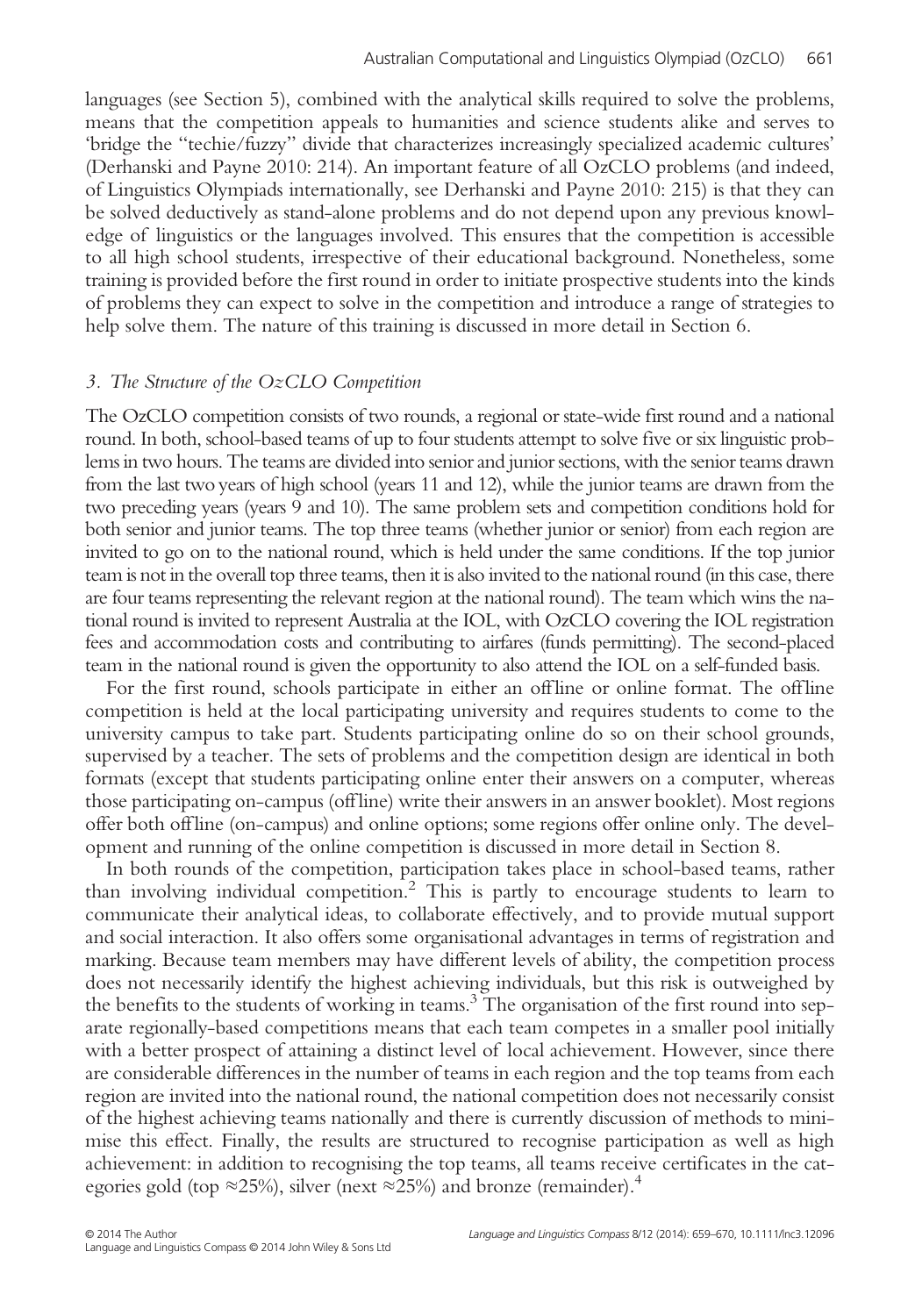# 4. Organising the Annual Competition

#### 4.1. UNIVERSITY LEVEL

All Australian states and territories (with the exception of Tasmania) now participate in OzCLO and there is typically one Local Organising Committee (LOC) for each geographical region. There are currently eight LOCs. Each LOC has the responsibility for student and school liaison, university space booking, recruiting volunteer academic and student helpers, running the competitions, publicising the event locally and finding cash or in-kind sponsorship (e.g. for rooms, venues, printing and prizes).

The National Steering Committee (NSC) is comprised of the Chair of each LOC, the Problems Coordinator, the Treasurer, the OzCLO Webmaster and the Online Competition Coordinator. The NSC's role is to coordinate between LOCs, make and implement OzCLO decisions, and coordinate national sponsorships and publicity. A range of training materials is developed by the NSC and provided online each year (as discussed in Section 6), on the OzCLO website and within the online competition site. The training materials are uploaded on the OzCLO website at no cost. Individual universities provide space and materials, and as such sponsor the on-campus sessions. Some universities pay for an administration assistant to help with OzCLO tasks in that state (e.g. Victoria and Queensland), and sponsorship from the Australian Linguistic Society has allowed for additional training to be provided to the national winners in preparation for the IOL. On occasion, some schools which have not been able to attend the on-campus training session have requested an in-school (off line) session, and this has been delivered by academic or research student volunteers, at their own expense, but with materials sponsored by the participating university.

The NSC Chair has the responsibility of ensuring the coordination and execution of tasks for OzCLO, both nationally and internationally. The NSC Chair and the Problems Coordinator liaise with ELCLO (English Language Computational Linguistics Olympiads) with regard to developing annual problem sets and with the International Linguistics Olympiad (IOL) with regard to the international competition. Because of the distances between regional centres, the NSC meetings are all conducted via teleconferences, with regular contact and distribution of documents achieved through electronic means (primarily a mailing list).

#### 4.2. SCHOOL LEVEL

OzCLO operates on a democratic basis, with the devolution of decision-making passing from NSC to LOC to school teacher to students. Teacher and student feedback often contributes to NSC discussions. Information is disseminated to school teachers through the website as well as through emails from the regional LOC. This information is also shared via Facebook and Twitter accounts. Training sessions are provided online, at universities and, in some cases, within schools (as described in Section 6). Teachers register teams of four members at the junior (years 9 and 10) or senior level (years 11 and 12) online. There is no limit to registrations for the online competition, but registrations for the off line competition (in which students typically attend the organising university campus) may be constrained by university venue availability issues. Some schools have Linguistics Clubs, and OzCLO is a strong focus for their activities. In some regions, schools with over 80 participating students request in-house training and invigilation for an off line first round.

#### 4.3. THE PUBLIC FACE OF OzCLO

OzCLO has a website [\(www.ozclo.org.au\)](http://www.ozclo.org.au) and a social media presence with Twitter and Facebook accounts for communications and promotion. Most LOCs have been successful in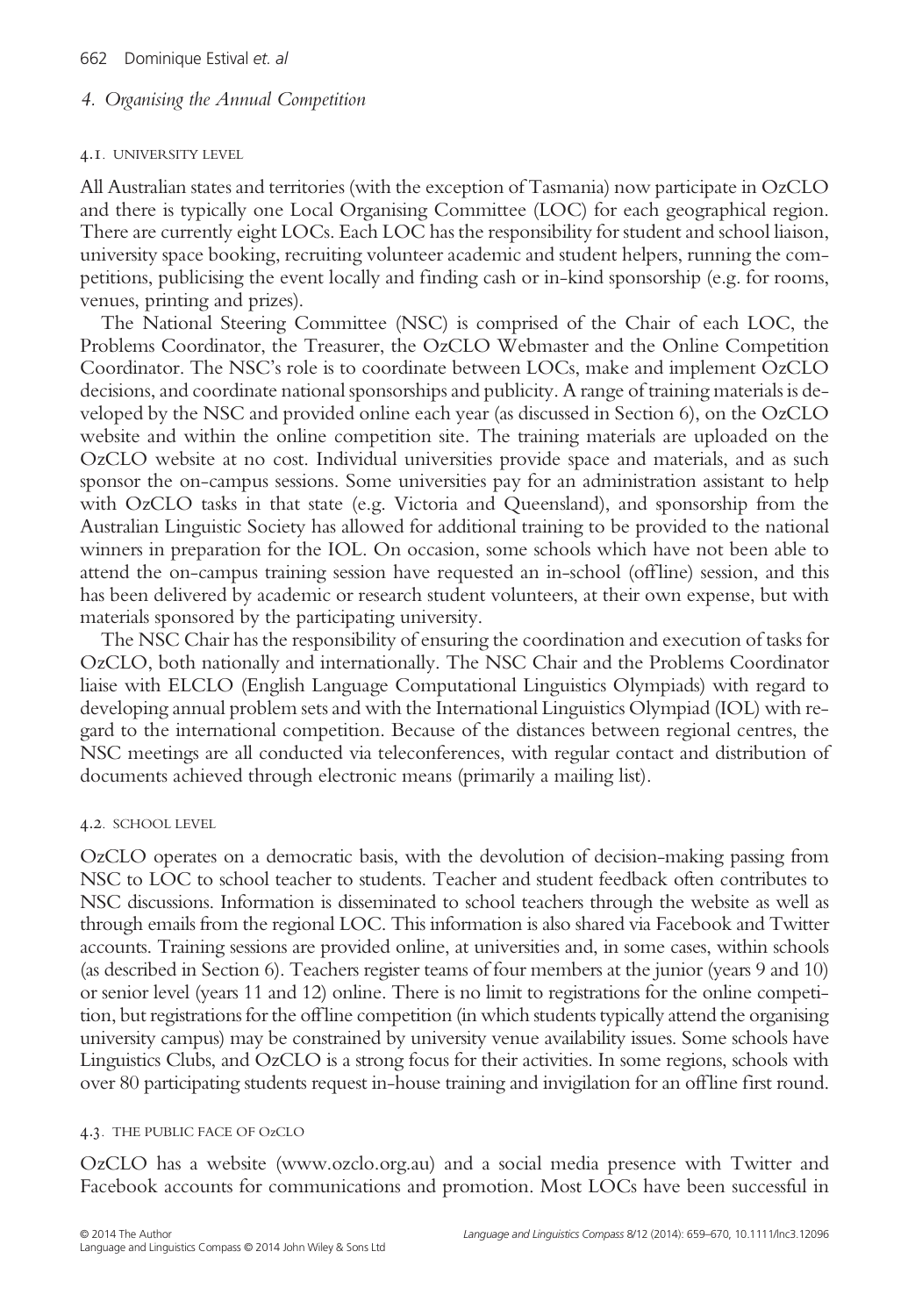gaining publicity for OzCLO through their university media departments. Many schools publish pictures and items about OzCLO achievements in their school newsletters. Some individual schools have featured in the local press after results of competitions have been published. OzCLO has also featured in national radio segments. Links to all relevant media segments are provided on the OzCLO website.

# 5. Problem Sets

In its first two years, OzCLO greatly benefited from NACLO, which allowed use of their problem sets. Some additional problems were composed by linguists engaged in the running of the competition or their colleagues. Since 2009, OzCLO has been part of ELCLO, the English Language Computational Linguistics Olympiad, in which participating countries (Australia, Ireland, North America and the UK) contribute to a shared set of problems. The Problems Coordinator on the OzCLO Steering Committee solicits suitable problems from the Australia-based community of linguists and forwards them to the ELCLO pool. She liaises with the other ELCLO competition coordinators in the selection of common problems for each year's competitions. Over 100 of the problems used in ELCLO competitions since 2007, plus solutions, have been compiled by Dragomir Radev to serve as a competition training manual, as well as for anyone seeking a linguistic problem-solving challenge (Radev 2013).

Because of the OzCLO rationale described in Section 2 above, an attempt is made to try to have a mix of problems based on data from a wide range of languages and also a wide range of data types. Different levels of difficulty are included so that students have the satisfaction of being able to solve most of the problems, with the more difficult problems challenging the strongest teams. The aim is to show students that analysing language phenomena can be fun as well as challenging and also that linguistic skills can be applied to some very practical tasks. The problems include the following: deciphering non-Roman scripts including hieroglyphs and braille; translation tasks of individual words, phrases or whole sentences from an unknown language into English and back involving typical morphological and syntactic analysis; computational linguistic tasks, for example, using rules to generate strings; searching for phonological rules with the extra challenge of diacritics and special characters for English speakers; semantic analysis of complex inf lectional morphology, e.g., tense, aspect and voice contrast, or linguistic reconstruction. (See Supporting information A–F for a sample of problems from past competitions.) We also try to include at least one task requiring students to engage with data from an Australian language; since 2008 these have included Arrernte, Bardi, Dyirbal, Pitjantjatjara, Waanyi, Warlpiri and Wembawemba. Once all national competitions are complete, the problem sets used in both the first round and the national round (with solutions) are posted on the OzCLO website [\(http://www.ozclo.org.au/other/past-problems/](http://www.ozclo.org.au/other/past-problems/)). This website also has links to the other ELCLO past competitions. Thus competitors can compare the posted solutions with their own. At the same time these postings allow prospective competitors the opportunity to test their skills and to prepare for the upcoming competition round, all the while learning more about languages and linguistics.

Cracking the code of an unknown language presents a huge intellectual challenge. Moreover, it involves testing each student's capacity for logic, deduction and problem solving, as well as lateral thinking. Knowledge of foreign languages is not required, but some linguistic intuition about word order, case, tense, animate/inanimate nouns and gender is useful for solving a range of analytical problems in real but unfamiliar languages in the form of complex puzzles. Students with some knowledge about grammar are naturally at an advantage, and so an attempt to teach students some grammatical awareness is incorporated into the training provided (see Section 6).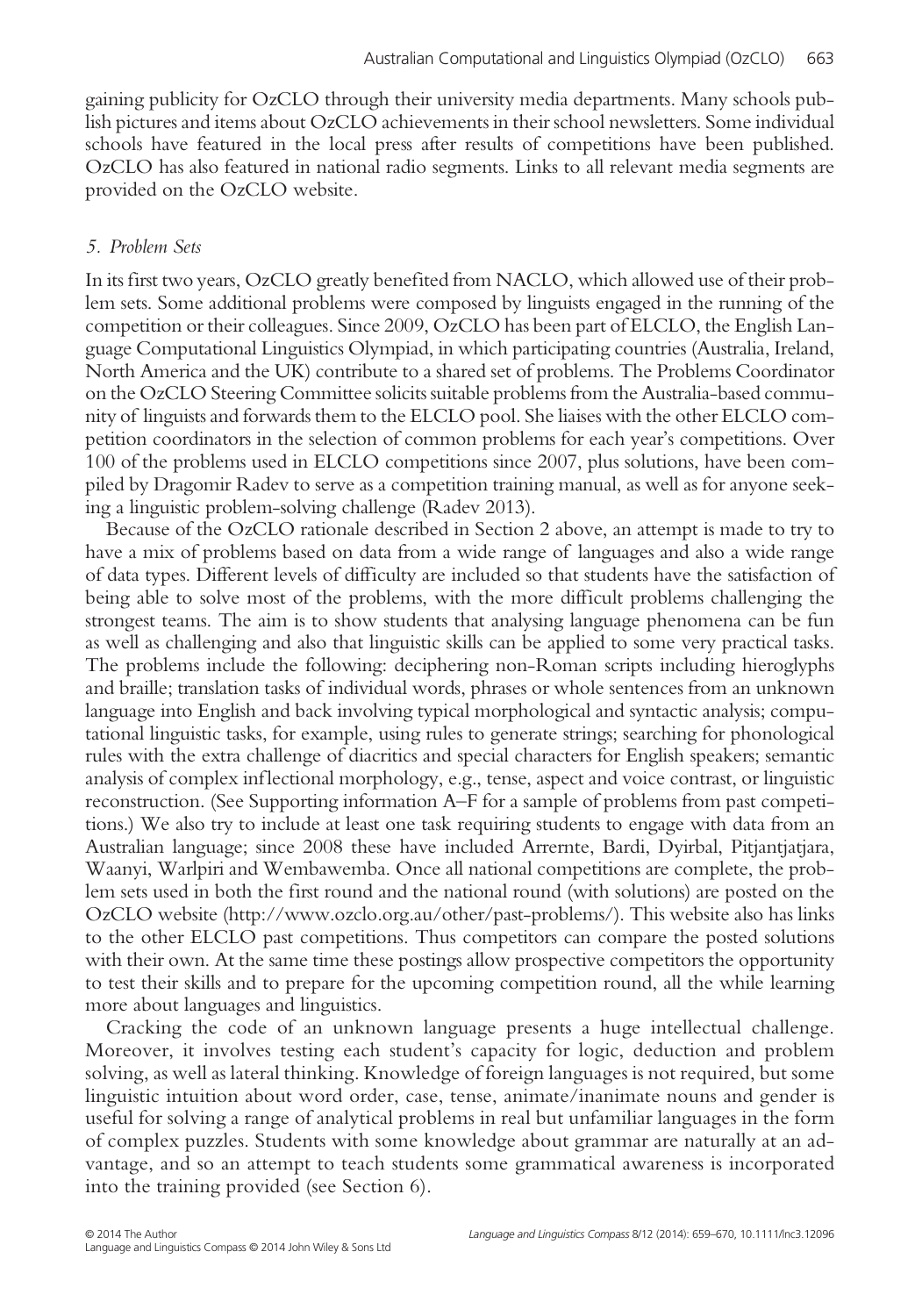To begin with, the process involves 'breaking down the problem' by exploring the grammars, sounds and writing systems of the language puzzles in search of small and large-scale patterns of regularities. The hypotheses arising from the previous step can now be linked to a set of phonological, morphological or syntactic rules, or constraints on these rules, and tested. The final step involves using logic to relate the linguistic discoveries to meaning, by analogising. Solutions increase in complexity from simple correct answers to clear and correct formulation of underlying rules. We have designed the layout of some problem sets so that it will guide the competitors through the steps needed to analyse the language data. This is exemplified in the 'Being Beja' problem set in Supporting information E.

In order to make problems solvable and more of a fun exercise, irregularities and exceptions to rules should ideally be kept to a minimum. However, striking the perfect balance between fun and challenge, a key principle of OzCLO, is not an easy task. Perfect scores do not abound and parts of the problems are often left unanswered or incorrectly solved, especially given the pressure of having to complete the task within two hours. Typical mistakes include oversight or misjudgement of patterns, misgrouping of elements, and failure to work out the underlying patterns of form-function relations such as case, tense, word order or specific features of nominal phrases such as animacy/inanimacy, gender and number.

Until 2012 all papers were marked by hand, aided by a marking guide for nationwide consistency. With more participants opting for the online alternative, which was introduced in 2012 for the regional first round, the marking burden for volunteer academic staff and helpers has been greatly reduced. The marking of the final national round is a task shared by all LOCs, with each LOC marking one problem nationally to ensure consistency.

## 6. Training

#### 6.1. TRAINING FOR OzCLO

A variety of off line and online materials is provided as training for the first round in order to initiate prospective students into the kinds of problems they can expect to solve in the competition. An initial training pack is made available to schools on the OzCLO website and via email mail-outs to teacher contacts. For new teams, this training package may be the first opportunity students have to engage with language problems and to begin investigating and exploring data and patterns in a variety of different languages, using a range of analytic processes. The pack first provides a simple morphological analysis, suitable to do as a whole-class exercise even if the students do not proceed to the competition itself, and also includes a range of sample problems, which are worked through step-by-step. Some input is given about linguistic principles and key ideas that will assist in solving each training problem and can be extrapolated to other problems in the competition. Teachers can also use these materials in the classroom and create a positive experience of linguistics, even for students who are not involved in OzCLO.

Once schools have registered for the first round they gain access to a broader range of training materials via the competition website (see Section 8). Teachers may consult documents, PowerPoint slides and audio presentations that give information about linguistics as a discipline, key grammatical concepts, as well as typical OzCLO problem types. Step-by-step instructions are provided on how to solve problems from a range of languages using the linguistic method of mining data for patterns, drawing hypotheses and testing those hypotheses to arrive at a solution to the problem. The competition website also contains links to a number of practice problem sets and training PowerPoint slides available on the websites of international Linguistics Olympiads: for example, the International Linguistics Olympiad (IOL); the North American Computational and Linguistics Olympiad (NACLO); and the United Kingdom Computational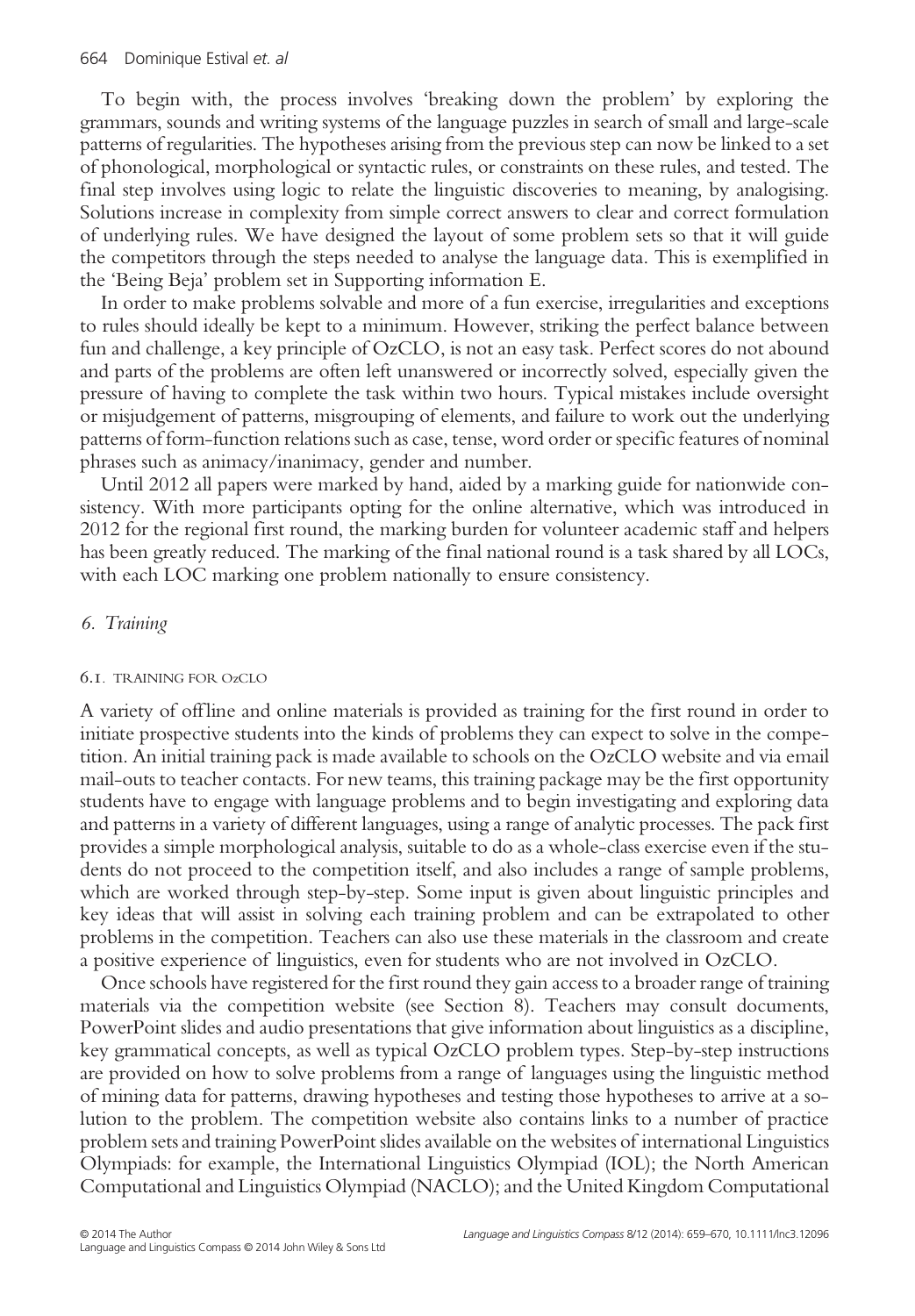and Linguistics Olympiads (UKCLO). Some states and territories also offer on-campus training sessions provided by academics and interested research students at the participating university using the available training materials. All students work on a common set of problems, and sessions involve explanations of core linguistic areas (phonetics/phonology, morphology, syntax and semantics). Students are introduced to linguists who talk a little about their own research and provide training and practice on identifying linguistic features in unknown data, and on using the linguistic method to solve linguistics problems. Volunteers at the different universities may add problems in other languages or provide additional materials, but these are always shared with organisers in other states and territories through the OzCLO cloud (see Section 9).

#### 6.2. TRAINING FOR THE IOL

Since 2009, an Australian team has participated in every IOL. While the main goal of OzCLO has always been the promotion of language studies, linguistic knowledge and analytical skills in Australian high schools, the appeal of potentially participating in an international competition has proved an additional incentive for many of the students and their teachers. However, because of the rationale for OzCLO discussed in Section 2 above, the problems used in the first round and even the national round are not nearly as difficult as the actual IOL problems. Therefore the Australian team needs to be given additional training before competing at the international level. This training was first provided by a coach accompanying the team at the IOL, but we have found that this was insufficient and too late to be helpful. We now provide training sessions aimed at solving IOL-level problems to the winning team prior to travelling to the IOL, usually run by linguistics PhD students at the local participating university. This has resulted in improved performances at the IOL, including an individual silver medal in 2011, an individual bronze medal in 2013, and honourable mentions in 2010 and 2012.

## 7. Participation 2008–2013

OzCLO has evolved from 22 schools and 119 competing students in 2008 to 87 schools and 1451 competing students in 2013. Some schools have participated each year, and there has been a steady increase in new schools. Private schools and selective government schools have so far been the majority in most regions, but the numbers of government schools participating are growing. All participating schools are highly enthusiastic about the OzCLO competitions.

OzCLO naturally attracts schools keen on offering a new kind of challenge to students in their GATS ( Gifted And Talented Students) programmes. However, teachers (not only language teachers but also mathematics and computer sciences teachers) also comment that OzCLO is a rare kind of competition because it provides fun, challenge, stimulation and teamwork for any student and crosses the maths/science – humanities divide.

A challenge for Australia compared with Europe or North America is the enormous distance between rural and metropolitan areas, making it difficult for many schools in rural areas to participate in a university-based competition. The advent of the online option (see Section 8) gives urban, rural and country remote students equity in access. Thanks to this, plus a strong marketing drive throughout the state, numbers have increased dramatically in Queensland. In other regions, some schools prefer the university campus experience offered by the off line option.

As Table 1 shows, numbers have increased steadily over the 6 years since inception. In 2013, Australia's population of 23 million provided nearly as many Linguistics Olympiad competitors as have the United States and Canada combined, whose population figures are 15 times more than Australia's. The OzCLO participation rate is 6.4 per 100 000 population. For UKLO it is 4.55, and for NACLO 0.49.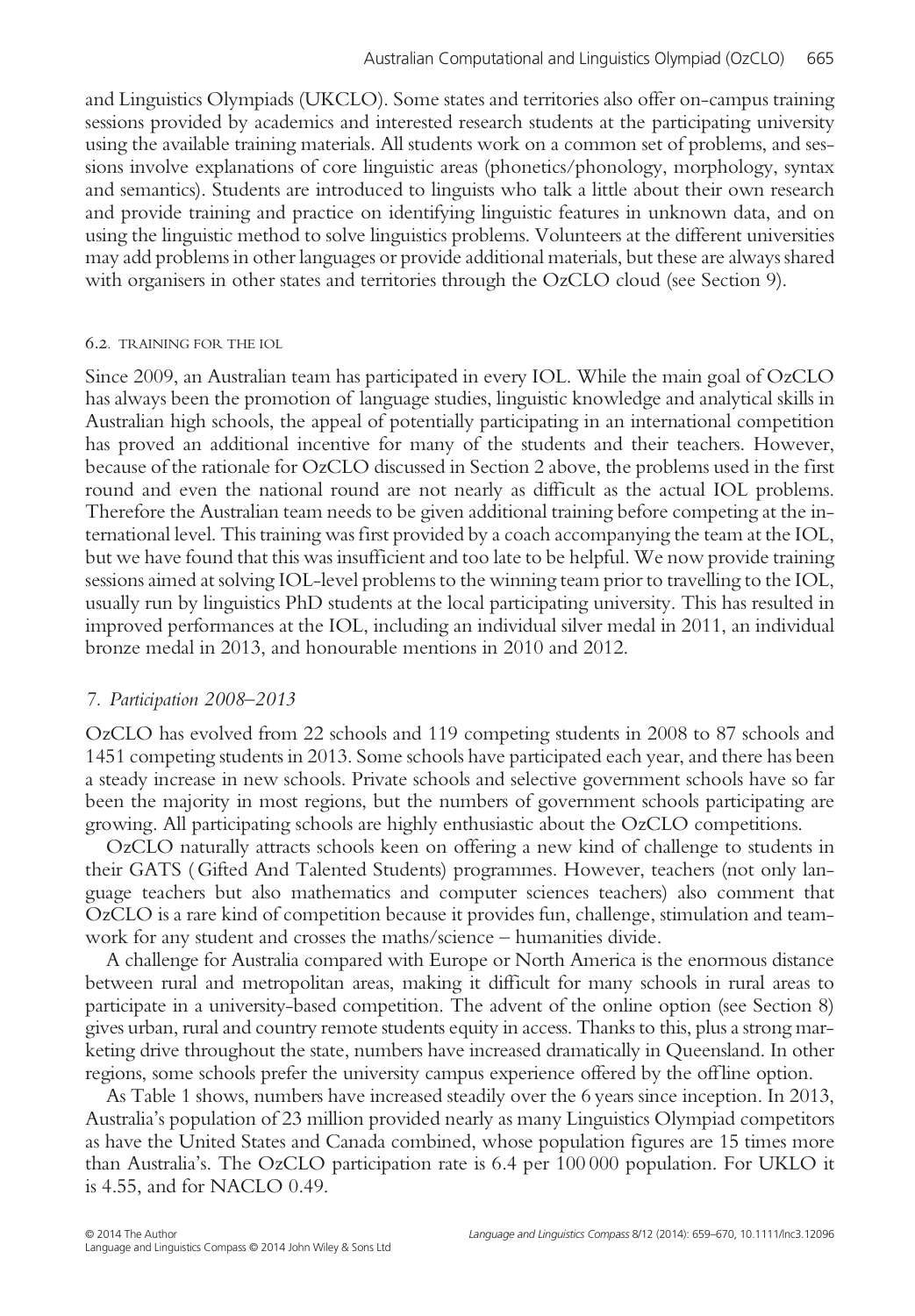| <b>LOC</b>            | 2008<br>Schools/<br>students | 2009<br>Schools/<br><b>Students</b> | 2010<br>Schools/<br>students | 2011<br>Schools/<br>students | 2012<br>Schools/<br>students | 2013<br>Schools/<br>students | Region<br>population<br>000s | <b>Participants</b><br>per 100,000<br>population |
|-----------------------|------------------------------|-------------------------------------|------------------------------|------------------------------|------------------------------|------------------------------|------------------------------|--------------------------------------------------|
| NSW-S                 | 10<br>64                     | 14<br>105                           | [fn/a]<br>92                 | 15<br>279                    | 12<br>289                    | 9<br>312                     | 7314                         | 5.24                                             |
| NSW-N                 | n/a                          | n/a                                 | 5<br>40                      | 7<br>58                      | 5<br>60                      | 6<br>71                      |                              |                                                  |
| <b>VIC</b>            | 12<br>55                     | 11<br>90                            | [fn/a]<br>120                | 9<br>115                     | 16<br>245                    | 18<br>304                    | 5649                         | 5.38                                             |
| <b>ACT</b>            | n/a                          | 7<br>30                             | 5<br>83                      | 5<br>72                      | 9<br>136                     | 9<br>161                     | 377                          | 42.76                                            |
| <b>QLD</b>            | n/a                          | 11<br>60                            | 15<br>90                     | 15<br>106                    | 20<br>312                    | 25<br>377                    | 4585                         | 8.22                                             |
| SA                    | n/a                          | [fn/a]<br>29                        | 5<br>33                      | 3<br>19                      | $\overline{4}$<br>27         | 3<br>34                      | 1658                         | 2.05                                             |
| <b>NT</b>             | n/a                          | n/a                                 | n/a                          | n/a                          | n/a                          | 6<br>80                      | 236                          | 33.86                                            |
| <b>WA</b>             | n/a                          | 10<br>78                            | 11<br>144                    | 16<br>143                    | 14<br>120                    | 12<br>120                    | 2451                         | 4.90                                             |
| <b>TAS</b><br>Overall | n/a<br>119<br>students       | n/a<br>392<br>students              | n/a<br>602<br>students       | n/a<br>792<br>students       | n/a<br>1069<br>students      | n/a<br>1459<br>students      | 512<br>22786                 | $\overline{0}$<br>6.40                           |

#### Table 1. Participation schools/students.

n/a, not applicable (LOC was not participating); [fn/a], figure not available.

## 8. Going online

In the first four years of OzCLO's existence, the competition was offered on campus by academic staff volunteers from a number of mainly metropolitan universities. Participating teams travelled from their schools to the respective universities' campuses to take part in the training session and the first round, except for NSW, where several OzCLO representatives also travelled to schools with a large participation base, in order to run the competition at the school. Teachers often reported that these visits to the university campus were a highlight for the participating students who very much enjoyed the experience.

Nonetheless, a number of drawbacks to this approach became apparent quite early. These include the following:

- The difficulty of organising suitable venues on campus for running the competition due to the timing of the first round (usually coinciding with universities' orientation week or their first weeks of teaching in the first semester).
- The distance factor with the result that only schools within easy travel distance could participate in the competition (in the case of Queensland, for instance, no school beyond a distance of about 100 km from campus participated in the offline competition). Given the size of Australia and the limited number of regional universities, most regional and rural schools were thus virtually excluded from competing.
- Constraints on availability of venues and markers put a cap on the overall number of students who could compete in each region. Thus, the number of schools and the number of students per school had to be limited by the local committees from the outset (e.g. in Queensland, only two teams per school were allowed to compete, although some schools wished to enrol many more).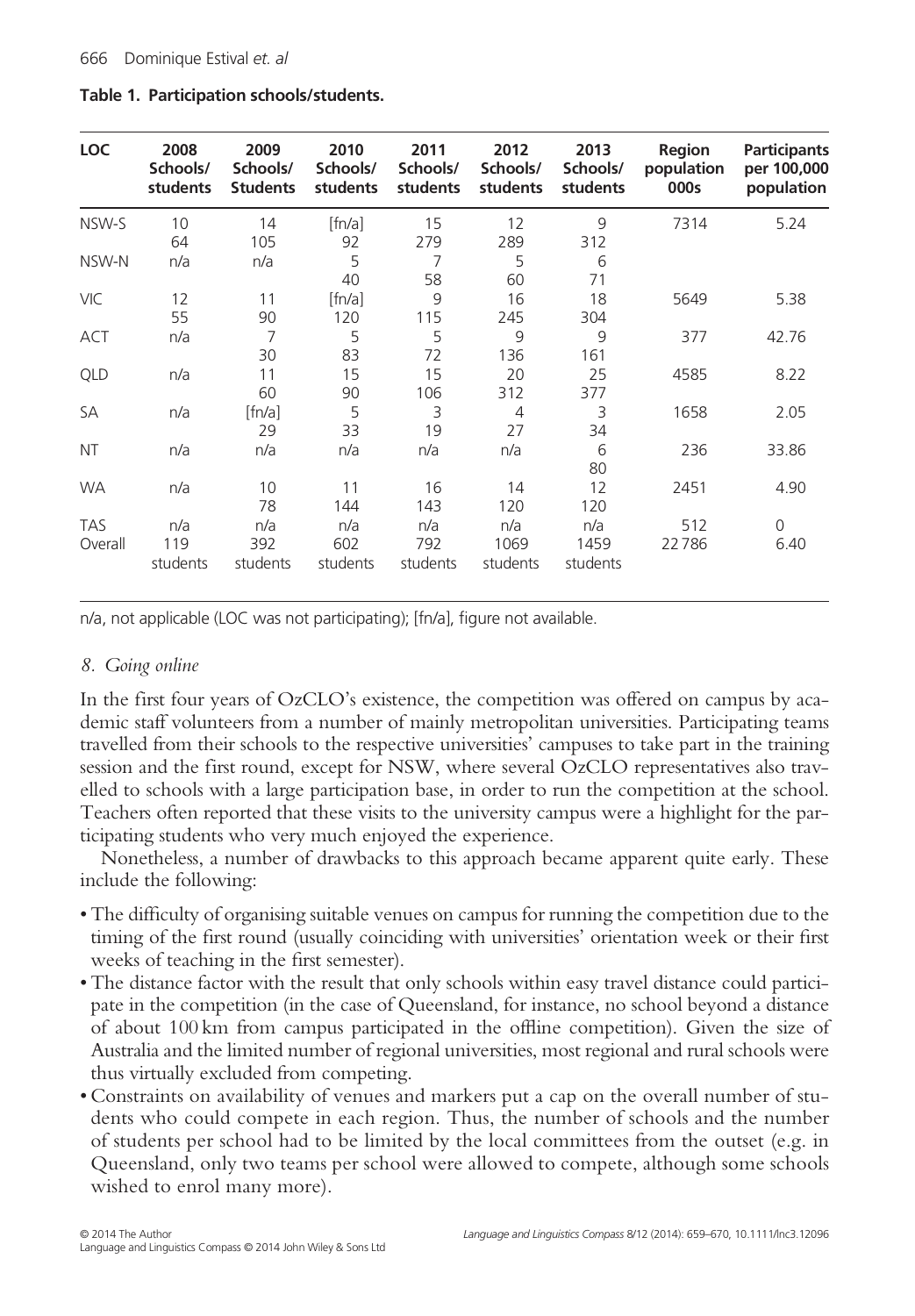In order to address these issues, it was decided to offer an online option in 2012, using Griffith University's Learning Management System. This lifted restrictions on numbers (both schools and students per school), and schools were able to compete from anywhere in Australia if they so wished. As a result, schools located as far as 1500 km from the metropolitan areas have successfully participated in the competition, and some schools registered more than 20 teams in the latest competition. With the online option, the overall number of participants has increased dramatically (see Table 2). For instance, Victoria saw the number of their participants double from 2011 to 2012, while numbers in Queensland nearly tripled. Even in those regions that shifted to exclusively offering the online option (such as Queensland in the last two years), most schools have remained in the competition.

In terms of students competing online versus on-campus (offline), except for the NSW-N region, there is a distinct shift towards participating online. Feedback from teachers has shown that in many cases it is easier for teams to stay within the school grounds for the competition rather than to travel to the university campus. For some schools, however, travelling to the university campus is still one of the major benefits they would not want to lose. For this reason some LOCs offer both on-campus and online options. Also, some regions that choose to only offer the online option still run a training session at the university.

Teams participating online have access to training materials and all the necessary information, which is made available through the OzCLO competition website well before the competition day. This website also allows teams to familiarise themselves with the online testing system. All teams across Australia compete on the same day and within the same two-hour period (to compensate for time zone differences, in the 2013 competition teams started at 12:00 in WA, 13:30 in the NT, 14:00 in QLD, 14:30 in SA and 15:00 in the ACT, NSW and VIC).

In terms of process and technical requirements, each participating team needs access to an Internet-enabled computer on the day of the competition. Only a standard Web browser and PDF viewer are required on the school's computers. The set of problems is made available to teachers shortly before the competition commences, in order to allow them to print and copy the problems for the students. Students usually work on the paper copy and then access the computer to enter their responses. There is also a virtual classroom set up for live communication during the competition, in order to allow students and teachers to ask questions but also to show students that there are hundreds of competitors participating from around the country at the same time.

|            |                        | 2012                      | 2013                   |                           |  |
|------------|------------------------|---------------------------|------------------------|---------------------------|--|
| <b>LOC</b> | <b>Online students</b> | <b>On-campus students</b> | <b>Online Students</b> | <b>On-campus Students</b> |  |
| NSW-S      | 91                     | 198                       | 120                    | 192                       |  |
| NSW-N      | 60                     | [on/a]                    | 8                      | 63                        |  |
| <b>VIC</b> | 137                    | 108                       | 195                    | 109                       |  |
| <b>ACT</b> | 64                     | 72                        | 115                    | 46                        |  |
| QLD        | 312                    | [on/a]                    | 377                    | [on/a]                    |  |
| SA         |                        | 27                        | 34                     | [on/a]                    |  |
| <b>WA</b>  | 28                     | 92                        | 120                    | [on/a]                    |  |
| <b>NT</b>  | n/a                    | n/a                       | 80                     | [on/a]                    |  |

#### Table 2. Participation numbers by mode (online/on-campus (offline)).

n/a, not applicable (LOC was not participating); [fn/a], figure not available; [on/a], option not available.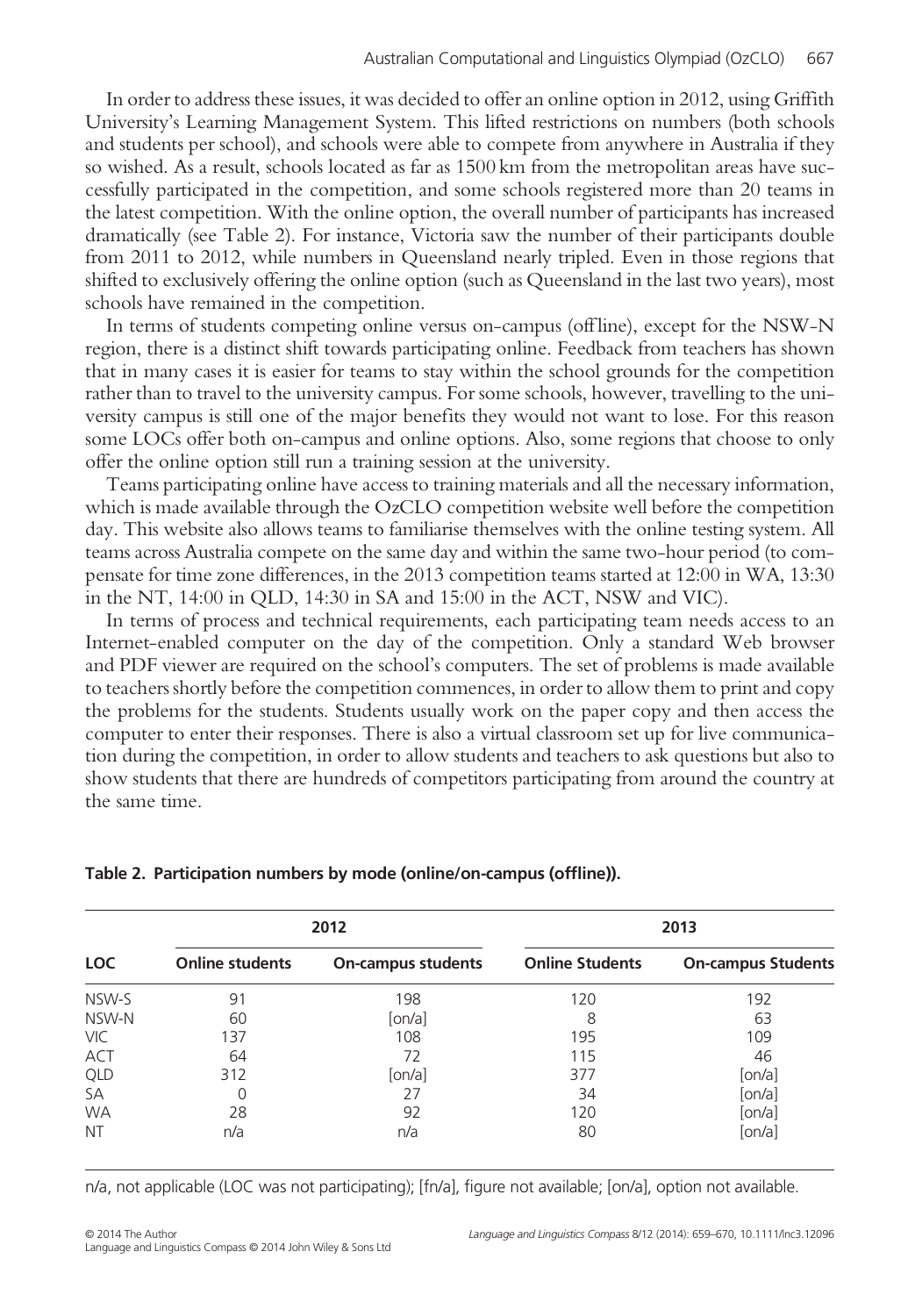Overall, the addition of the online alternative has been a very beneficial development for OzCLO. The strong growth in overall participant numbers over recent years is not only due to the online option, but this has certainly played a major role. It remains to be seen if there is even more potential for growth – especially in areas outside of the major cities.

# 9. Challenges

One of the main challenges OzCLO faces is the timing of the competition in relation to the schedule of the international linguistics competitions. The Australian school year begins in February and ends in December, and the university year is roughly March to November, in contrast to the September–June academic calendars of the northern hemisphere. In order for an Australian team to be selected with enough time to prepare for participation in the IOL (usually held in July), the national round needs to be held before the Easter break (March/April). For universities and schools, this creates a very rushed timeline at the busiest time of the school/ academic year.

As mentioned earlier, another challenge for Australia is the vast distances between metropolitan areas, where most of the universities are located. In spite of the success of the online competition, so far OzCLO has mostly had a metropolitan base and has not yet fully engaged in marketing to regional and rural areas across the whole country. Targeting appropriate teachers within schools can also be a challenge, as experience has shown that often the information does not filter through the relevant teachers (these are usually the coordinators of Languages, Gifted Education, Mathematics or Computing programmes). Contacting the professional associations for the different teaching specialties could ensure that information is disseminated more efficiently. Beyond targeting appropriate teachers is the challenge to keep them motivated and interested in competing each year amid the other pressures at the start of the school year. At some future point it might be useful to develop some teacher-oriented support tools for training OzCLO students.

Funding is not guaranteed, and fundraising efforts are not rewarded every year. All organisational efforts at university and school level depend on goodwill and volunteering as well as donations. Changes in heads of departments in universities and principals in schools can impact negatively on funds and participation levels. This means that core issues need to be resolved again every year, for example, the ongoing maintenance of the OzCLO website/online registration system, which is both a challenge and a solution to other issues. The OzCLO website hosting is provided by Macquarie University, and the site is maintained by a student volunteer. It has served as the central hub of information, with other modes (email, Facebook and Twitter) leading back to it for detailed information. In addition to ordinary information, the OzCLO website hosts an increasing number of services, including self-service registration, automated generation of PDF certificates (after the competition) and, most recently, ownCloud [\(ownCloud.org\)](http://ownCloud.org), an open-source central cloud storage system. These facilities and the volunteer support of the webmaster have significantly lowered the administrative and financial overhead for the organisers.

An additional problem for OzCLO is the division of Australia's most populated state (NSW, with almost a third of Australia's population) into northern and southern regions, which leads to one state providing double the competitors of other states into the national round. A model is needed whereby all competitors, no matter whether they come from a small or a large region, have an equal opportunity to compete in the national round.

Finally, an ongoing challenge lies in engaging the broader linguistics and computational linguistics community to help with the development and testing of problems to contribute to the ELCLO pool (Estival 2011). Not surprisingly, several of the past OzCLO national team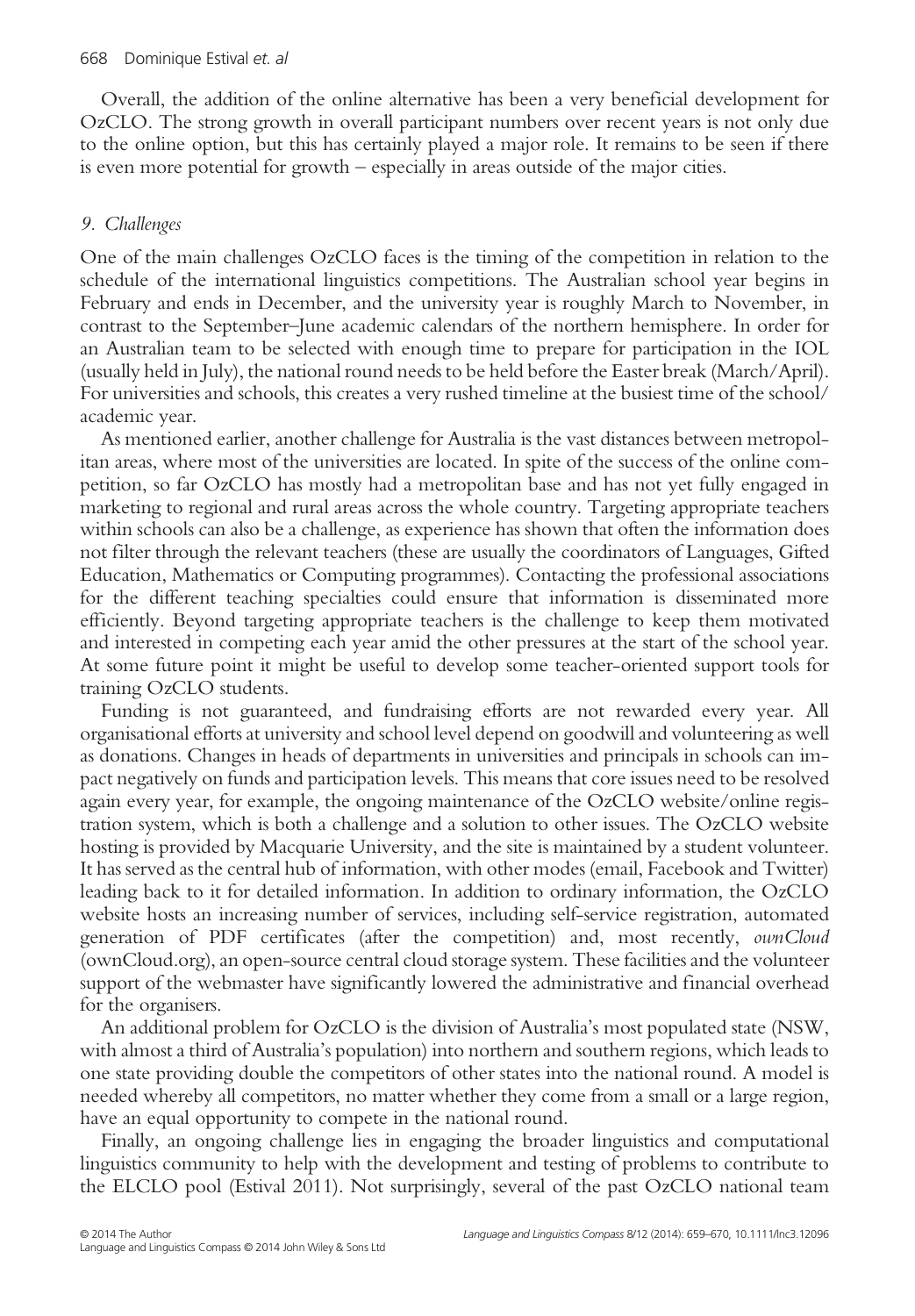winners have gone on to study linguistics and computational linguistics further at university. In late 2013, Steering Committee members contacted some past national winners to determine their willingness to help in the development and testing of new problems. While they require substantial support and direction in this endeavour, it suggests a promising approach to expanding our national contribution to the ELCLO pool.

# 10. Conclusions

In conclusion, running the OzCLO competition has been an activity well worth the effort, and it is very rewarding that it has become a fixture in the academic calendar for many schools. Students, teachers and principals have been extremely positive about the experience, giving encouraging feedback and expressing strong support for the competition. The recent increases in participation rates have come from new regions (only one Australian state currently has no LOC, but possibilities are being explored in this area), new schools and larger numbers from individual schools (up to 100 participants from a single school). Some schools have started a Linguistics Club as an after-school activity, and others are promoting their experiences on social media.

OzCLO has now been running in most regions long enough to see participants reaching university, and although there has as yet been no research on the impact of OzCLO on enrolments in linguistic courses at university level, increased interest in and awareness of linguistics is certainly a positive outcome for a discipline which faces challenges of funding and viability. Furthermore, there is anecdotal evidence from former participants that they have chosen to study some linguistics at university as a result of their participation in the competition. A number of spontaneous testimonies from students and parents have been forwarded to various local organising committees highlighting the direct connection between participation in the OzCLO competition and their current university studies with Linguistics as a major area of their degree. For example, a student in Western Australia wrote to her former high school teacher:

I also just want to thank you for introducing me to OzCLO in year 10/11/12 because that was the reason that I became interested in doing some linguistics units at university, which I am loving so far!!

Other such testimonies have been provided in other regions, including Victoria, Queensland and the ACT where school students' interest is often sparked by contact with university linguistics lecturers as well as language teachers who have spoken favourably of OzCLO. It is therefore possible that OzCLO, and the greater awareness of languages and linguistics that it has generated amongst the high school population, is a contributing factor in the increase in student numbers in many linguistics courses around Australian universities. Enrolments in the first year linguistics course at the University of Melbourne, for example, have grown steadily from 150 in 2008 to 225 in 2013, a 50% increase in the five years since OzCLO began – although it is certainly not the only contributing factor. A similar 50% increase in student enrolments within the last five years has also been recorded in first year linguistics courses at Flinders University in South Australia. As each year we see steady growth in linguistics courses, we have started to collect evidence of former OzCLO participants going on to study linguistics in universities, and we intend to conduct appropriate surveys in linguistics and computational courses in the near future to identify students who have participated in OzCLO.

The cooperation of academics from universities across the country in all the LOCs and the NSC, plus the support of the Australian Linguistics Society (ALS) and the Australasian Language Technology Association (ALTA), makes the competition a truly national event. This means that the competition is not dependent on any one single person or institution (although competition